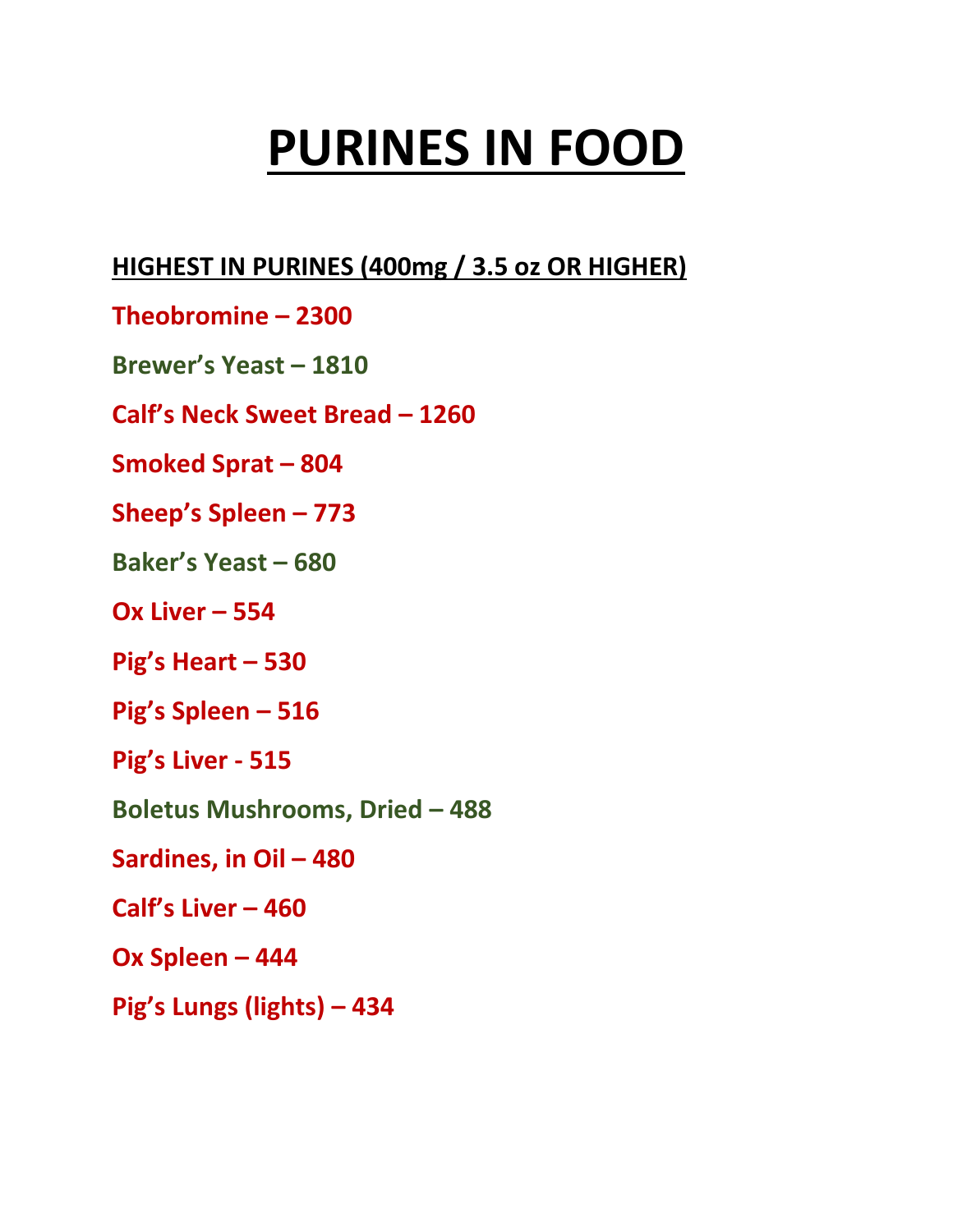## **NEXT HIGHEST IN PURINES (100 to 399mg / 3.5 oz)**

- **Ox Lungs (lights) – 399**
- **Sardine, Pilchard – 345**
- **Calf's Spleen - 343**
- **Pig's Kidney – 334**
- **Fish, Trout – 297**
- **Fish, Tuna (in oil) – 290**
- **Ox Kidney – 269**
- **Fish, Tuna – 257**
- **Ox Heart – 256**
- **Chicken Liver – 243**
- **Sheep's Heart - 241**
- **Fish, Redfish (Ocean Perch) – 241**
- **Fish, Anchovy – 239**
- **Black Gram (Mungo Bean), Dry – 222**
- **Fish, Herring (Matje), Cured – 219**
- **Calf's Kidney – 218**
- **Fish, Herring (Atlantic) – 210**
- **Horse Meat – 200**
- **Fish, Herring (roe) – 190**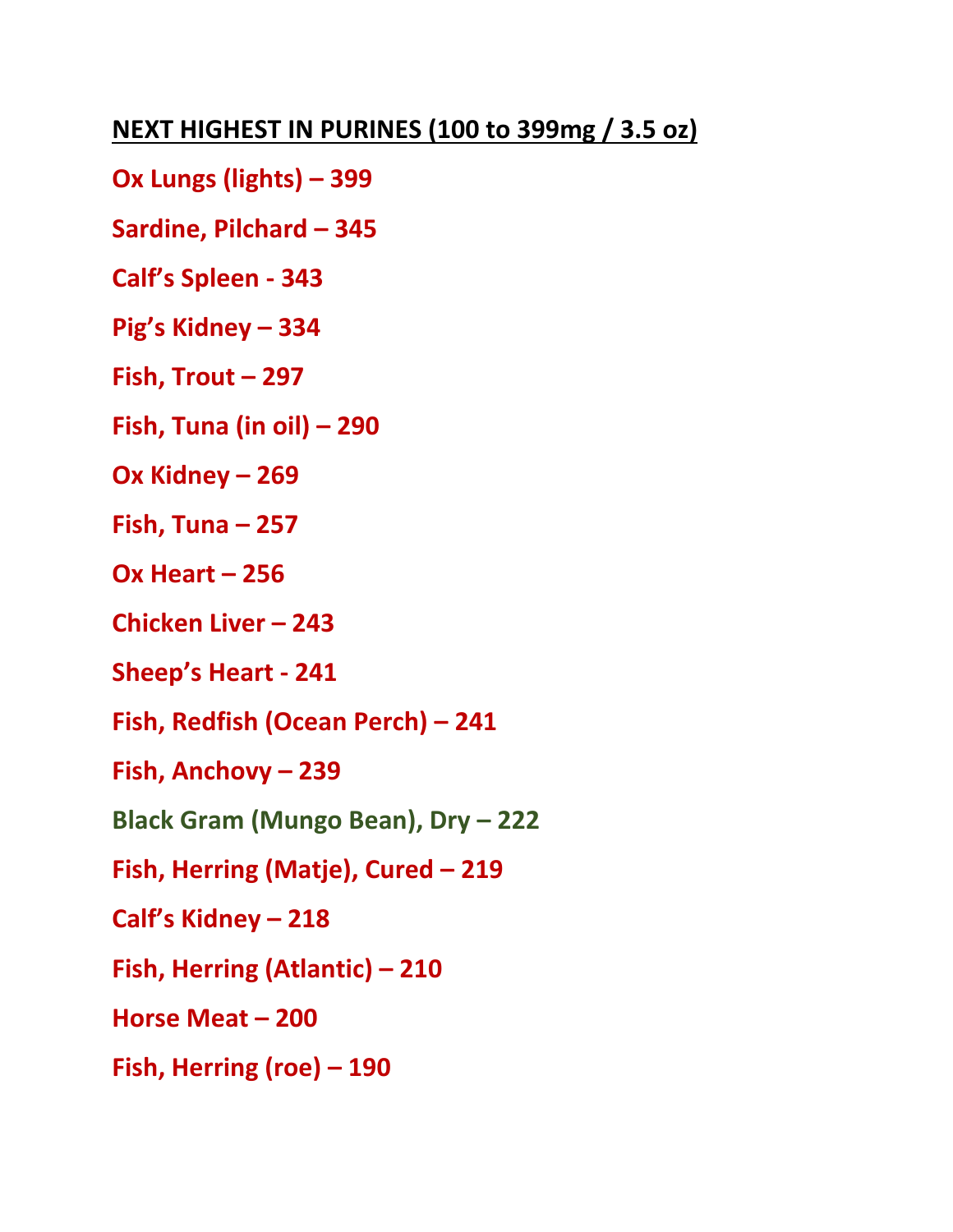**Bean, Soya (dry) – 190 Lamb (muscle only) – 182 Fish, Halibut – 178 Chicken, Breast (with skin) – 175 Veal (muscle only) – 172 Fish, Salmon – 170 Poppy Seed, Dry – 170 Pork (muscle only) – 166 Sausage, Liver (liverwurst) - 165 Goose – 165 Fish, Saithe (Coalfish) – 163 Fish, Carp – 160 Ox Tongue – 160 Pork Leg (hind leg) – 160 Chicken, Boiling Fowl – 159 Turkey (with skin) – 150 Pork Fillet – 150 Pork Shoulder (with skin) – 150 Veal, Knuckle (with bone) – 150**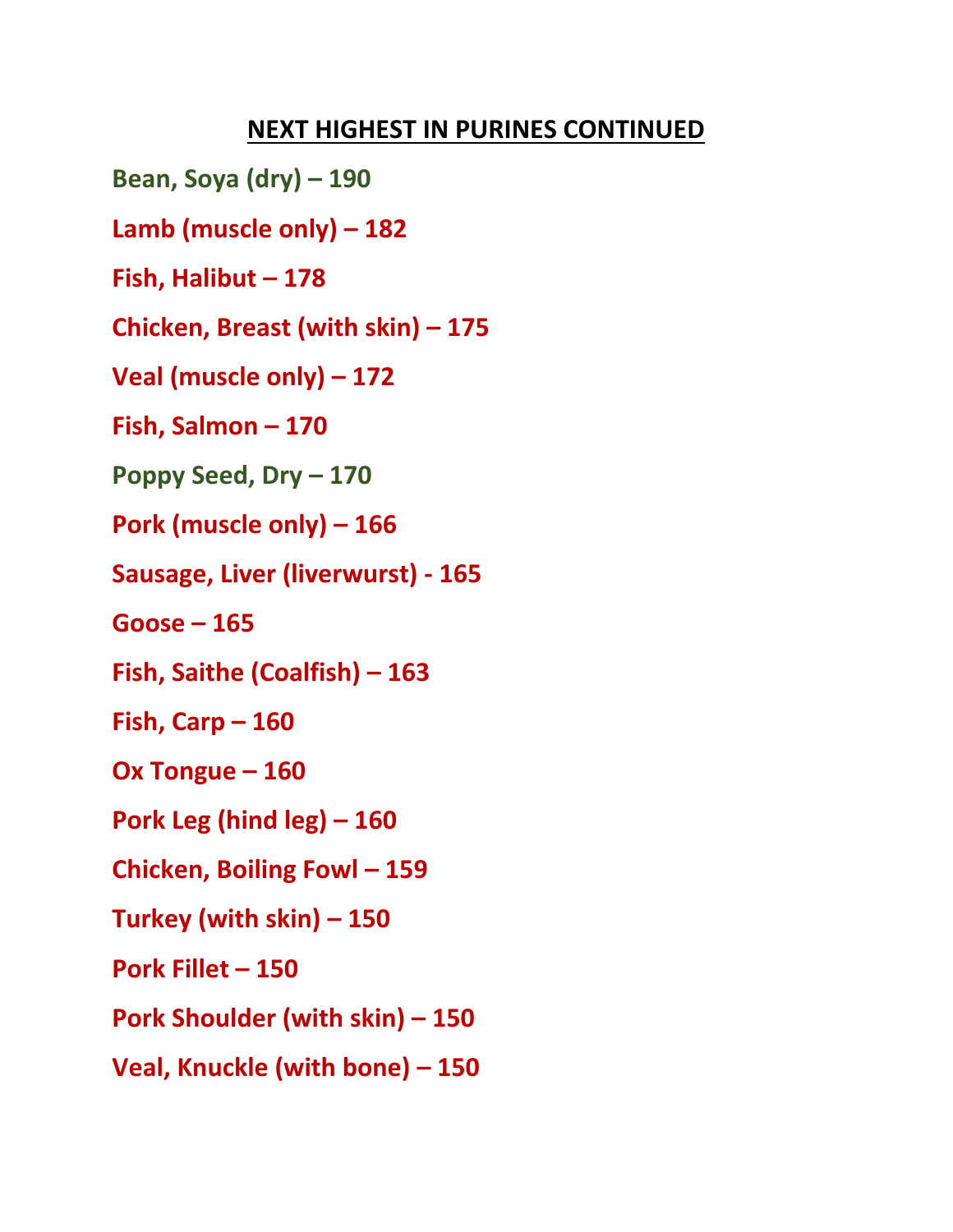**Veal, Leg (with bone) – 150 Veal, Neck (with bone) – 150 Shrimp, Brown - 147 Calf's Lung – 147 Fish, Mackerel – 145 Pork, Chop (with bone) – 145 Caviar (real) – 144 Fish, Pike – 140 Sunflower Seed (dry) – 143 Pork, Chuck – 140 Veal, Shoulder – 140 Veal, Fillet – 140 Veal, Chop (cutlet with bone – 140 Fish, Haddock – 139 Duck – 138 Venison, Haunch (leg) - 138 Scallop – 136 Pig's Tongue – 136 Beef (muscle only) - 133**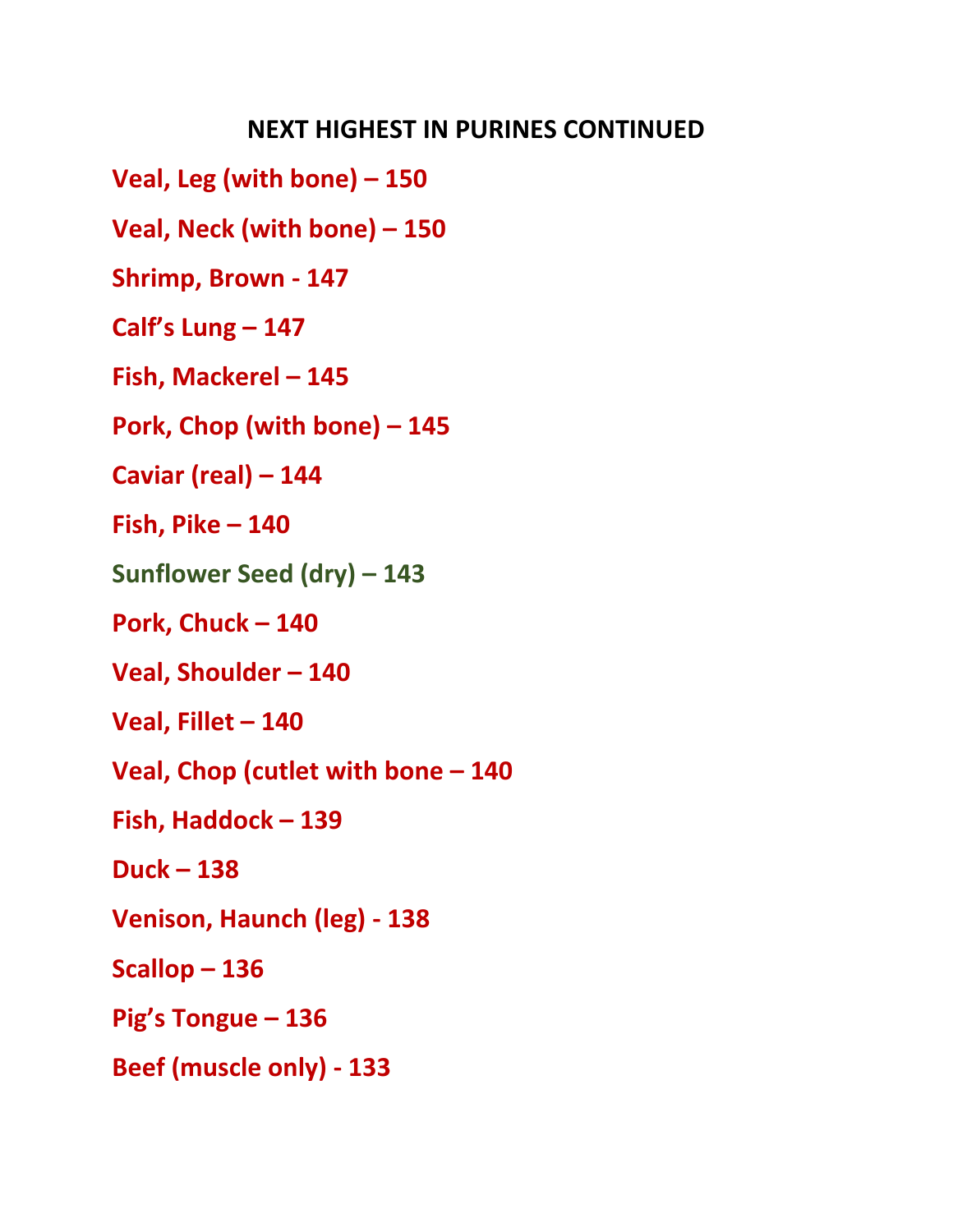**Fish, Sole – 131**

**Rabbit (with bone) - 132**

**Ham (cooked) – 131**

**Bean, White (dry) - 128**

**Pork, Belly (smoked/dried) – 127**

**Lentils (dried) – 127**

**Beef, Chuck – 120**

**Beef, Fore Rib (entrecote) - 120**

**Pork, Hip Bone (hind leg) – 120**

**Lobster – 118**

**Chicken, Roasted – 115**

**Sausage (Jagdwurst) – 112**

**Mussel – 112**

**Beef, Roast Beef (Sirloin) – 110**

**Beef, Fillet - 110**

**Chicken, Leg (with skin/without bone) – 110**

**Beef, Shoulder – 110**

**Fish, Pike-Perch – 110**

**Fish, Cod – 109**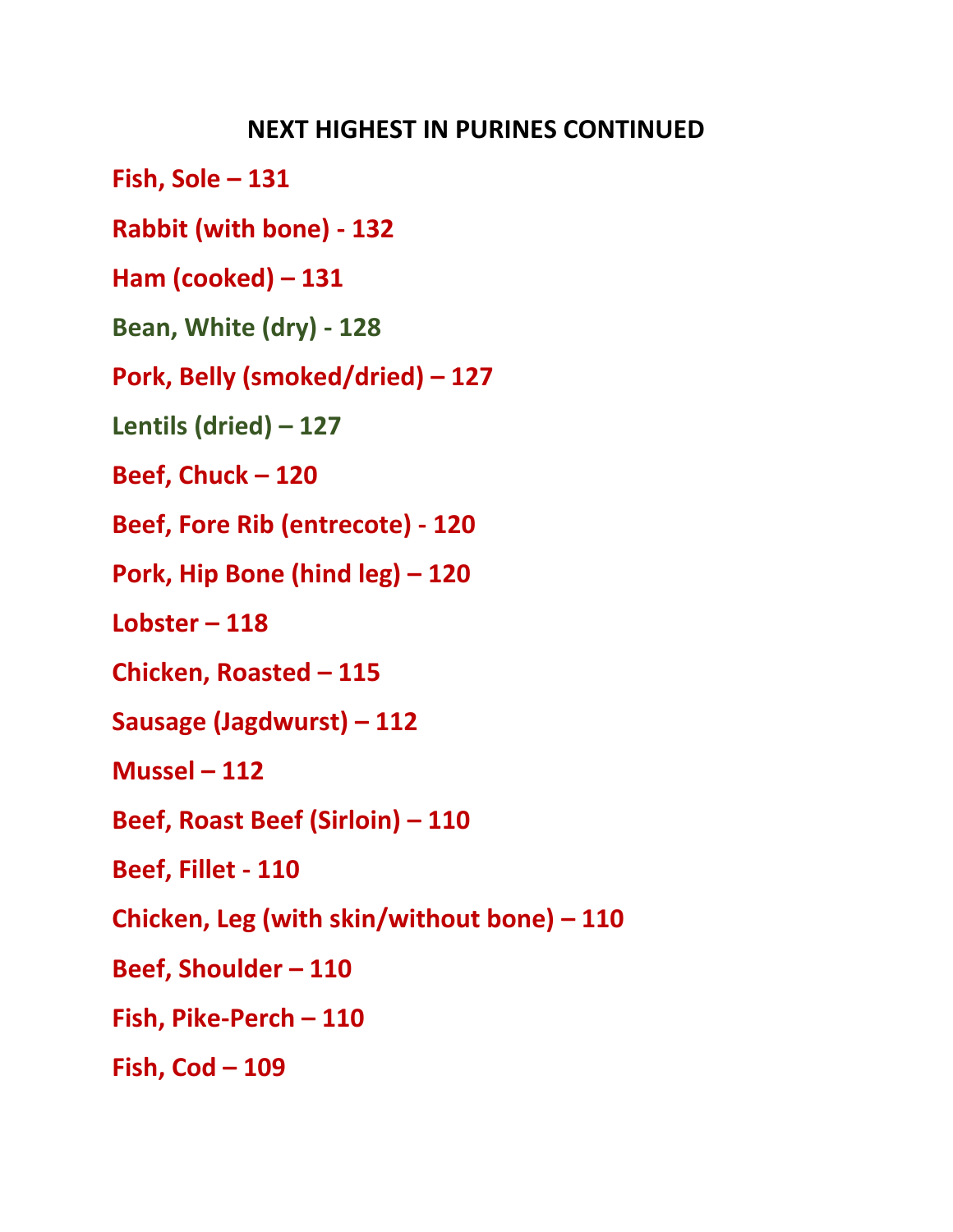**Peas, Chick (Garbanzo), Dry – 109**

**Rabbit/Hare – 105**

**Flaxseed (Linseed) – 105**

**Raisins, Sultana – 107**

**Venison, Back – 105**

**Sausage, Salami (German) – 104**

**Sausage, Pork (fried) – 101**

**Pork Belly – 100**

#### **LOWEST IN PURINES (100mg / 3.5 oz OR LESS)**

**Barley, Pearled – 96 Peas (dried) – 95 Oats (whole grain) – 94 Mushroom, Boletus (flat/edible) – 92 Pea, Green (pod & seed) – 84 Broccoli – 81 Soya Bean (sprouts) – 80 Nuts, Peanut – 79 Artichoke – 78**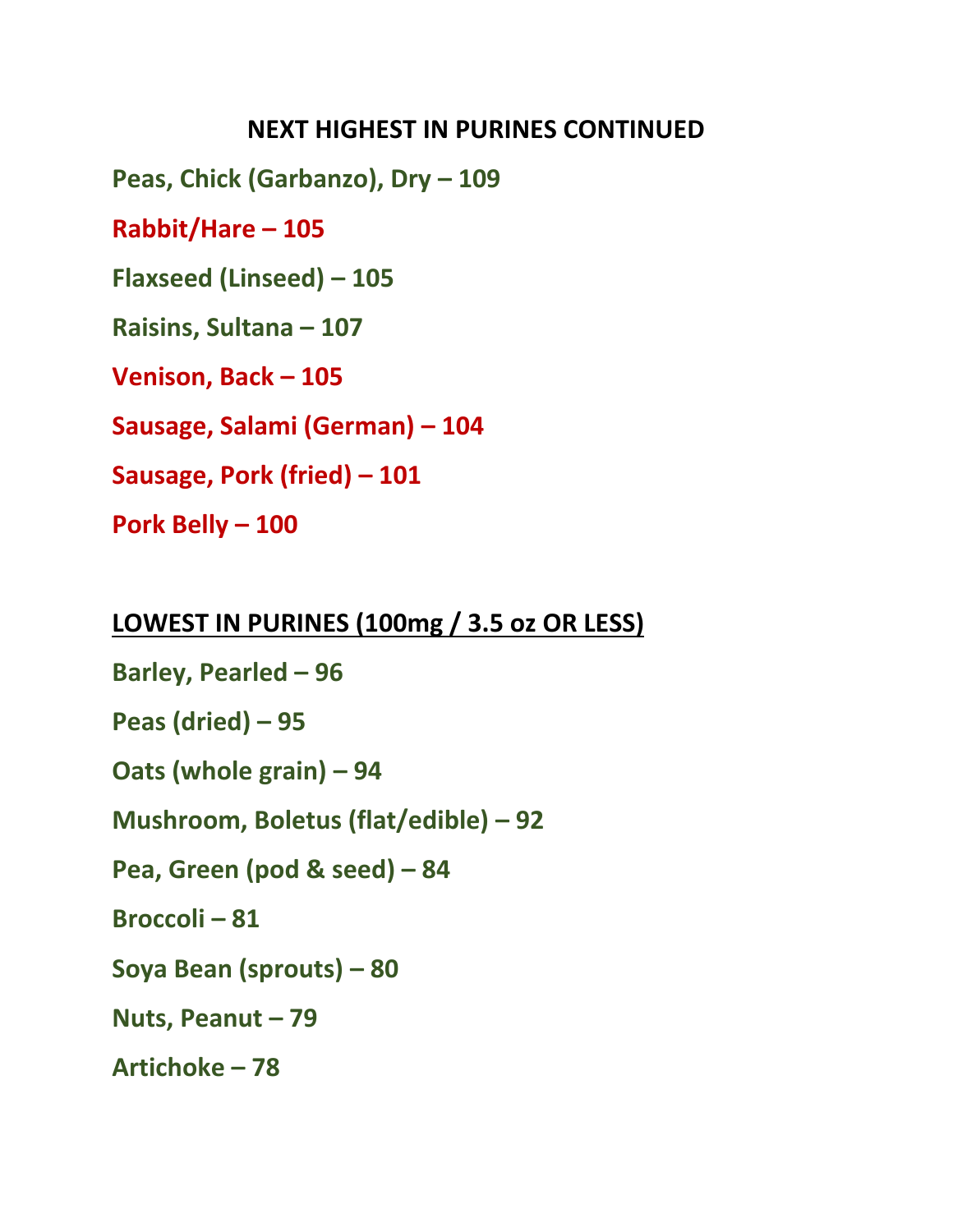- **Leek – 74**
- **Apricot – 73**
- **Brussel's Sprouts – 69**
- $Tofu 68$
- **Chives – 67**
- **Fig, Dried – 64**
- **Plum, Dried – 64**
- **Millet – 62**
- **Sesame Seed, Dry – 62**
- **Mushroom - 58**
- **Banana – 57**
- **Spinach – 57**
- **Parsley – 57**
- **Bell Pepper, Green – 55**
- **Corn, Sweet – 52**
- **Rye, Whole Grain – 51**
- **Wheat, Whole Grain – 51**
- **Cauliflower – 51**
- **Kale - 48**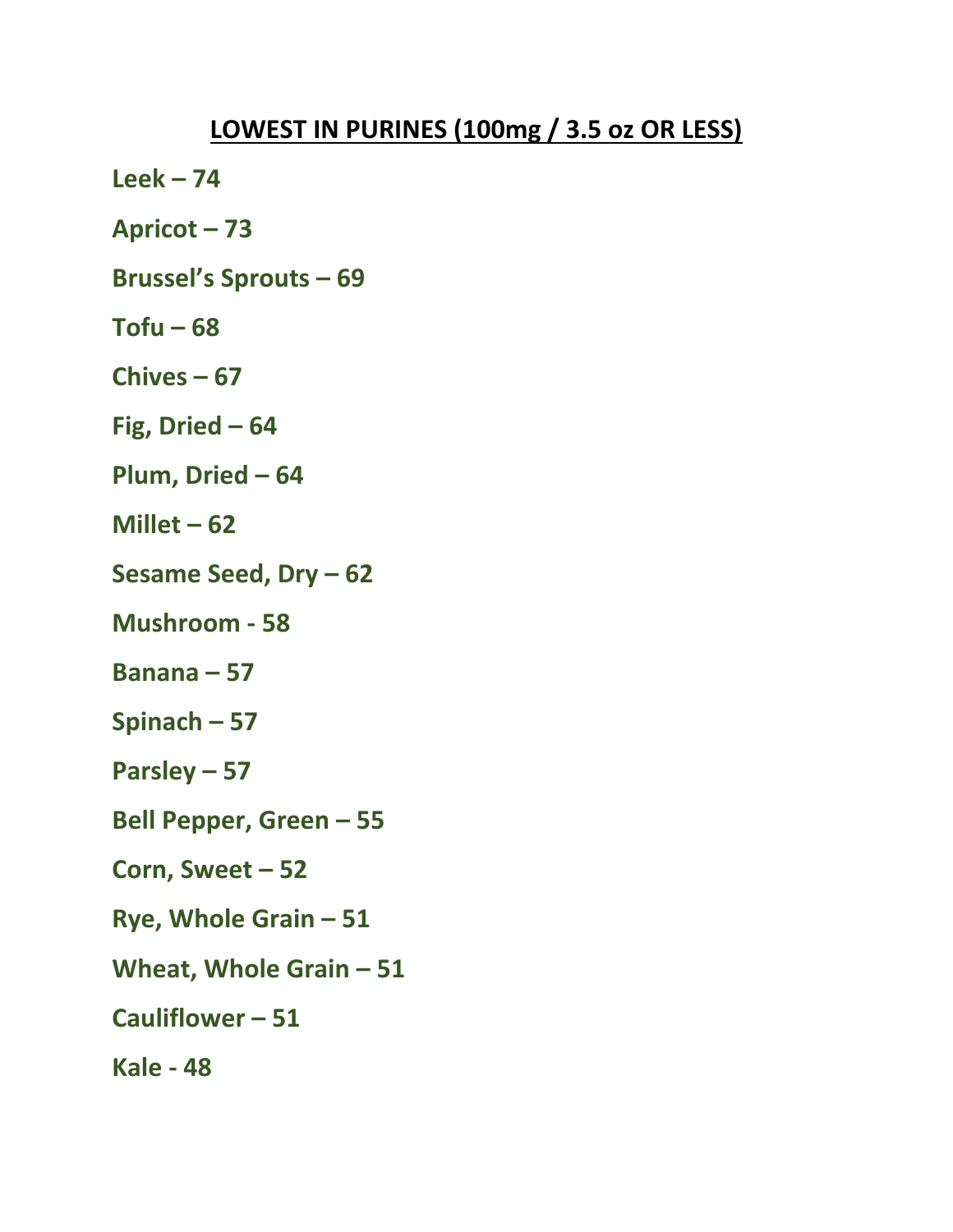**Beans, French (dried) – 45**

**Pumpkin – 44**

**Lamb's Lettuce (Corn Salad) – 38**

**Nut, Hazelnut – 37**

**Nut, Almond – 37**

**Cabbage, Savoy – 37**

**Beans, French (string beans) – 37**

**Date, Dried – 35**

**Elderberry, Black – 33**

**Melon, Cantaloupe – 33**

**Cabbage, Red - 32**

**Mushroom, Morel – 30**

**Celeriac – 30**

**Bamboo Shoots – 29**

**Olive, Green (marinated) – 29**

**Mushrooms (canned) - 29**

**Water Cress – 28**

**Grape – 27**

**Nut, Walnut – 25**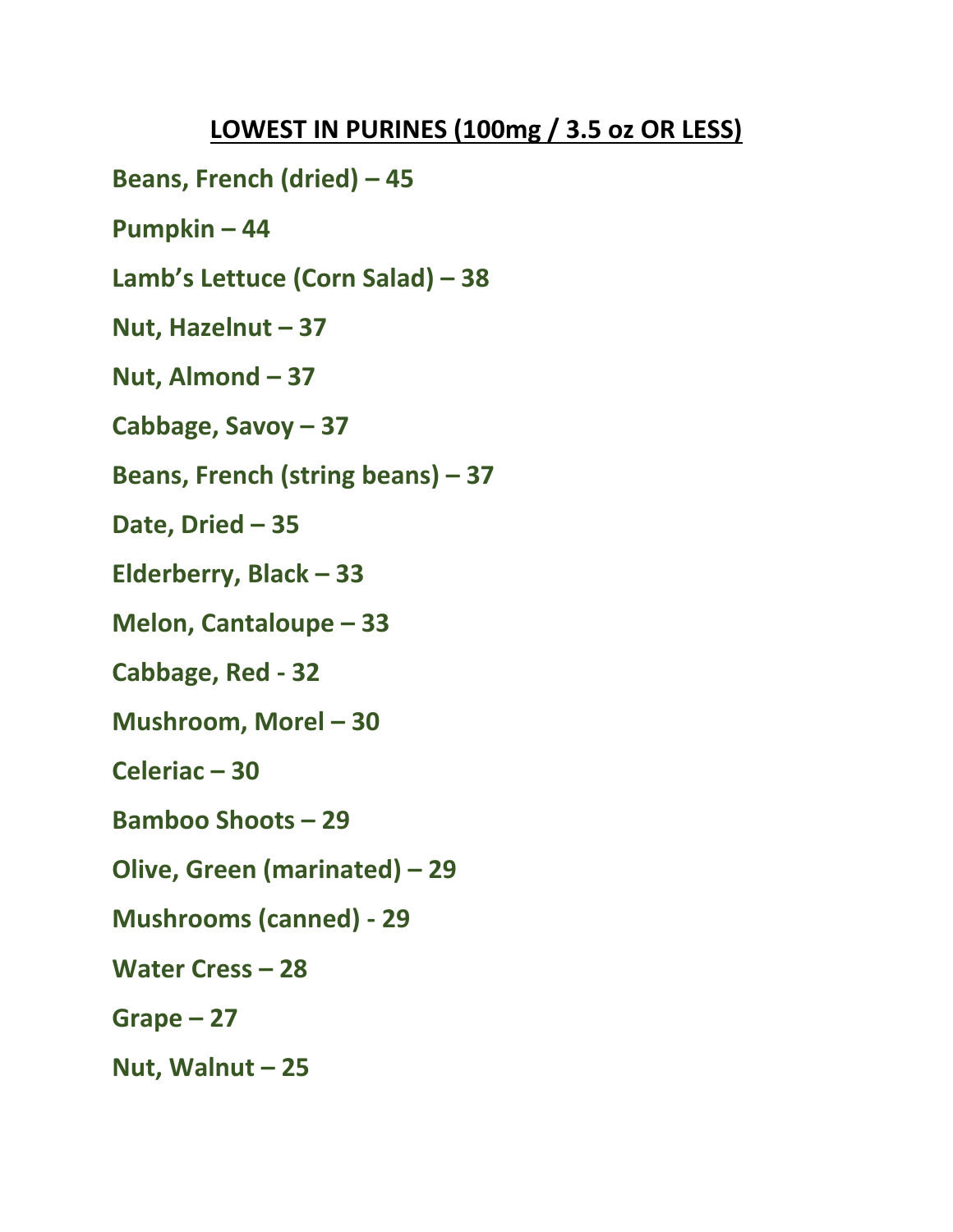- **Kohlrabi – 25**
- **Plum – 24**
- **Squash, Summer - 24**
- **Nuts, Brazil – 23**
- **Asparagus – 23**
- **Bilberry, Blueberry, Huckleberry – 22**
- **Cabbage, White - 22**
- **Eggplant – 21**
- **Peach – 21**
- **Strawberry – 21**
- **Napa Cabbage – 21**
- **Avocado – 19**
- **Kiwi – 19**
- **Pineapple – 19**
- **Beet, Root – 19**
- **Orange – 19**
- **Potato, (cooked with skin) – 18**
- **Raspberry – 18**
- **Carrot – 17**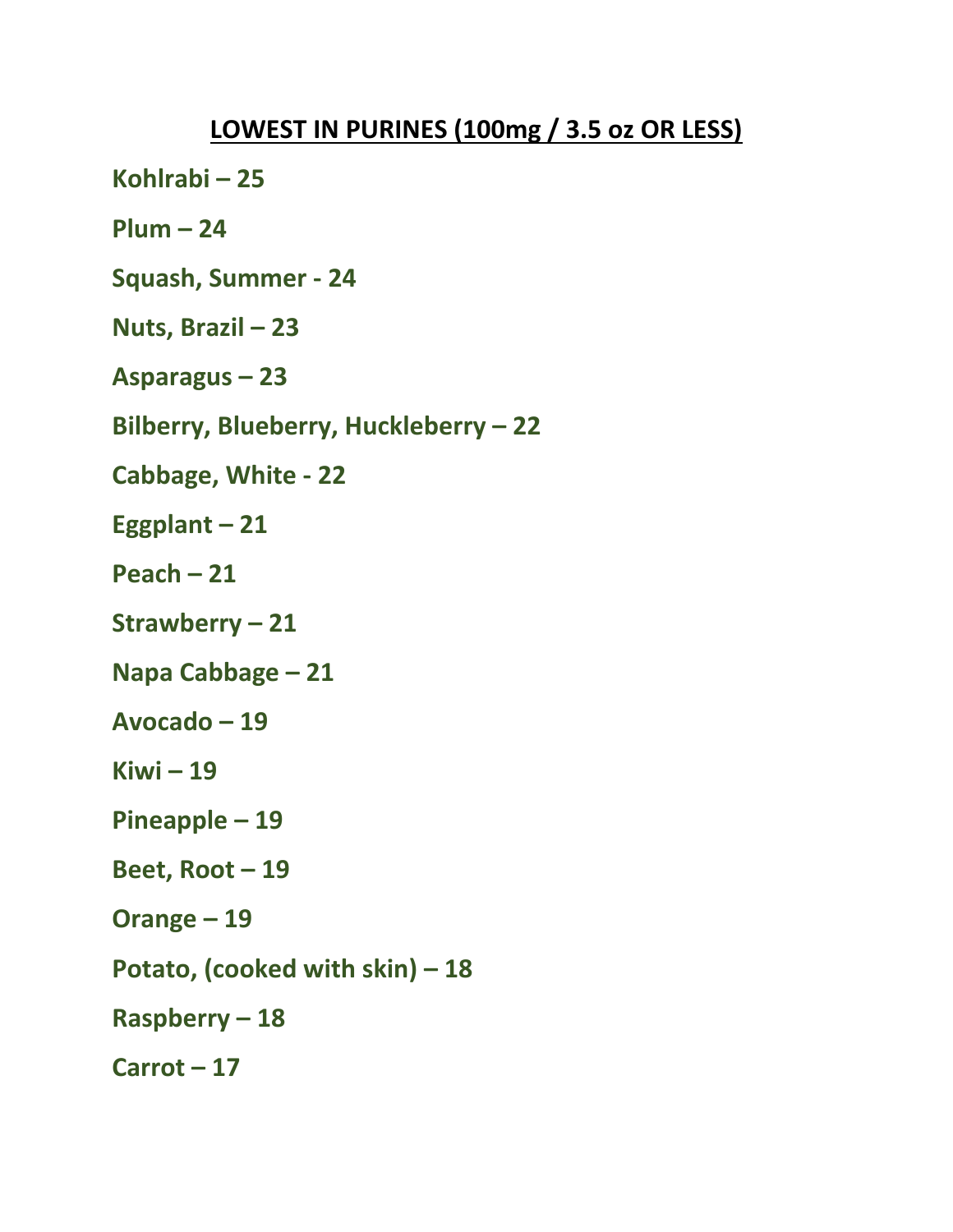- **Endive – 17**
- **Currant, Red – 17**
- **Mushrooms, Chanterelle – 17**
- **Cherry, Morello - 17**
- **Gooseberry 16**
- **Potato (no skin) – 16**
- **Radish – 15**
- **Apple – 14**
- **Fennel (leaves) – 14**
- **Lettuce – 13**
- **Onion – 13**
- **Radish – 13**
- **Pear – 12**
- **Rhubarb – 12**
- **Chicory - 12**
- **Tomato – 11**
- **Cucumber – 7.3**
- **Cherry, Sweet – 7.1**